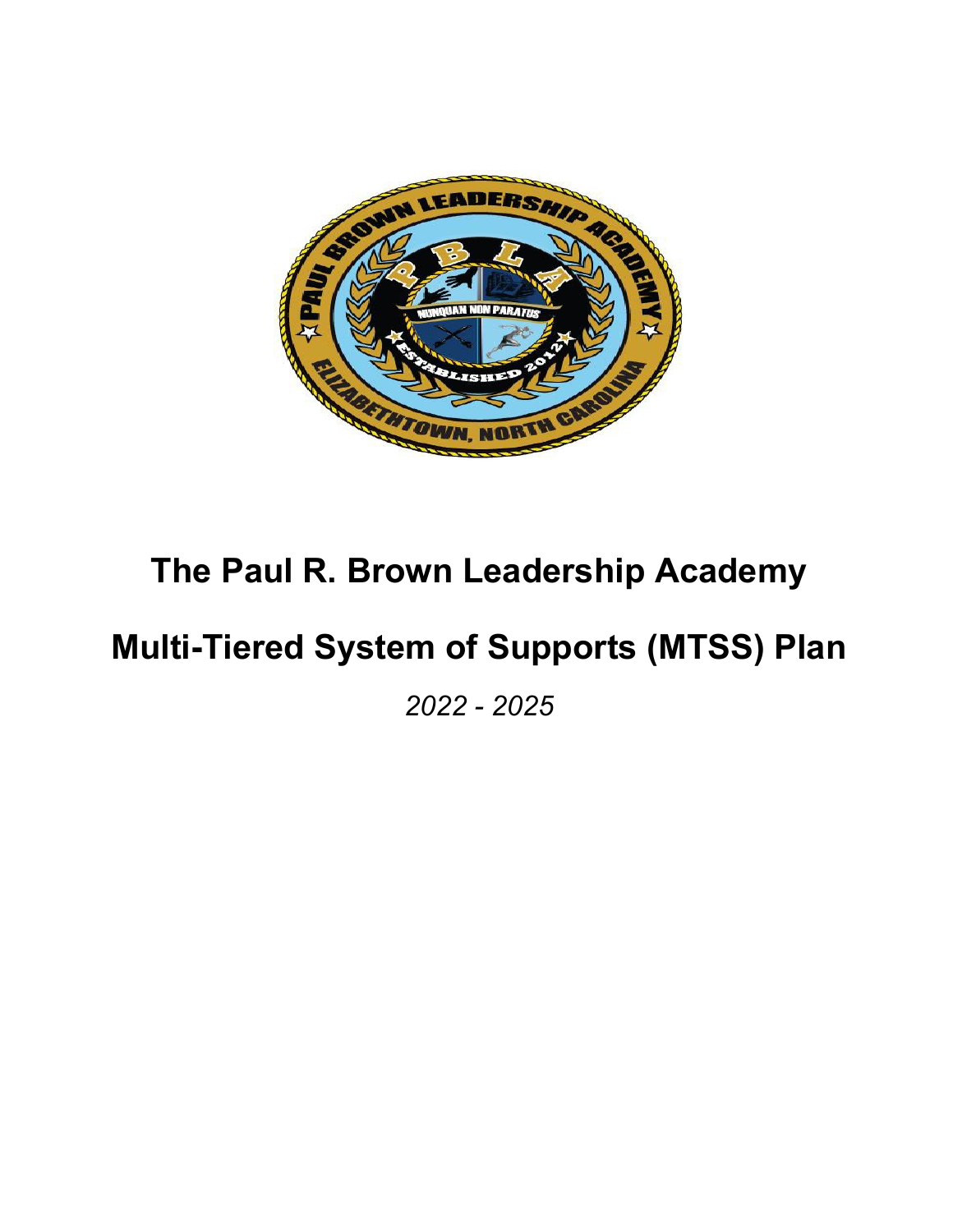Created: January 2022

**Dr. Jason M. Wray**, *Superintendent* **LTC Carl Lloyd, Commandant of Cadets Ms. Brenda Bowen, MTSS Coord***inator*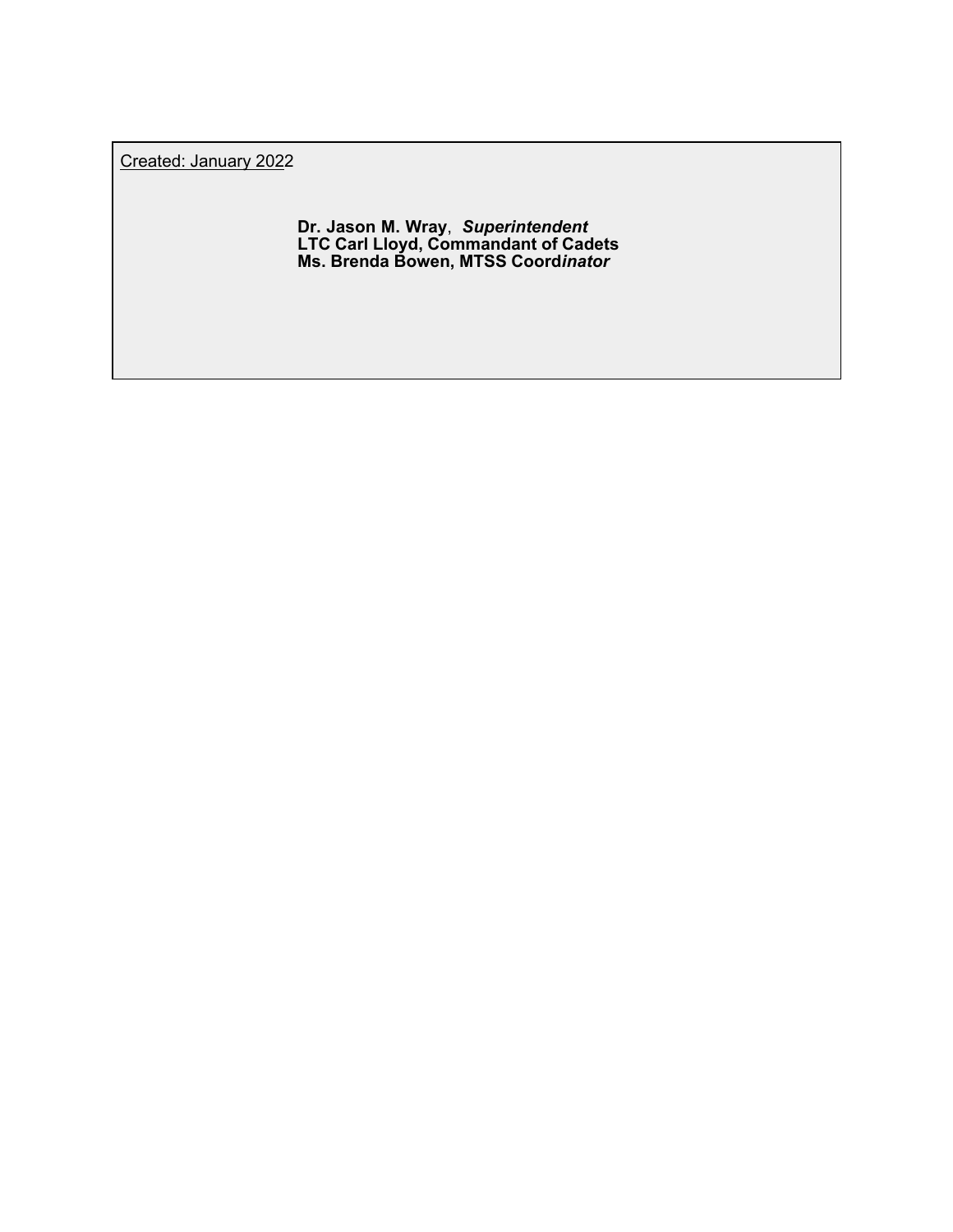## **INTRODUCTION**

The Paul R. Brown Leadership Academy (PRBLA) is committed meeting the individual academic needs of each student through a purposeful differentiated academic program. We recognize some students may demonstrate a need for multi-tiered systems of supports in order to achieve expectations of the North Carolina Standard Course of Studies in English language arts, mathematics, science, or social studies. PRBLA will provides specific and targeted academic support through a collaborative process to help students be successful. Our multi-tiered system of supports (MTSS), a framework which includes Personalized academic intervention services using I-Ready, APEX Learning Tutorials as well as one to one tutoring provided by classroom teachers.

## **MULTI-TIERED SYSTEM OF SUPPORTS (MTSS)**

A multi-tiered system of supports (MTSS) is a framework to provide targeted and tiered interventions to students struggling to meet academic and behavioral standards. MTSS uses various screening and progress monitoring tools to determine if students are meeting the standards, and provides a tiered intensity to the levels of support, depending on student needs.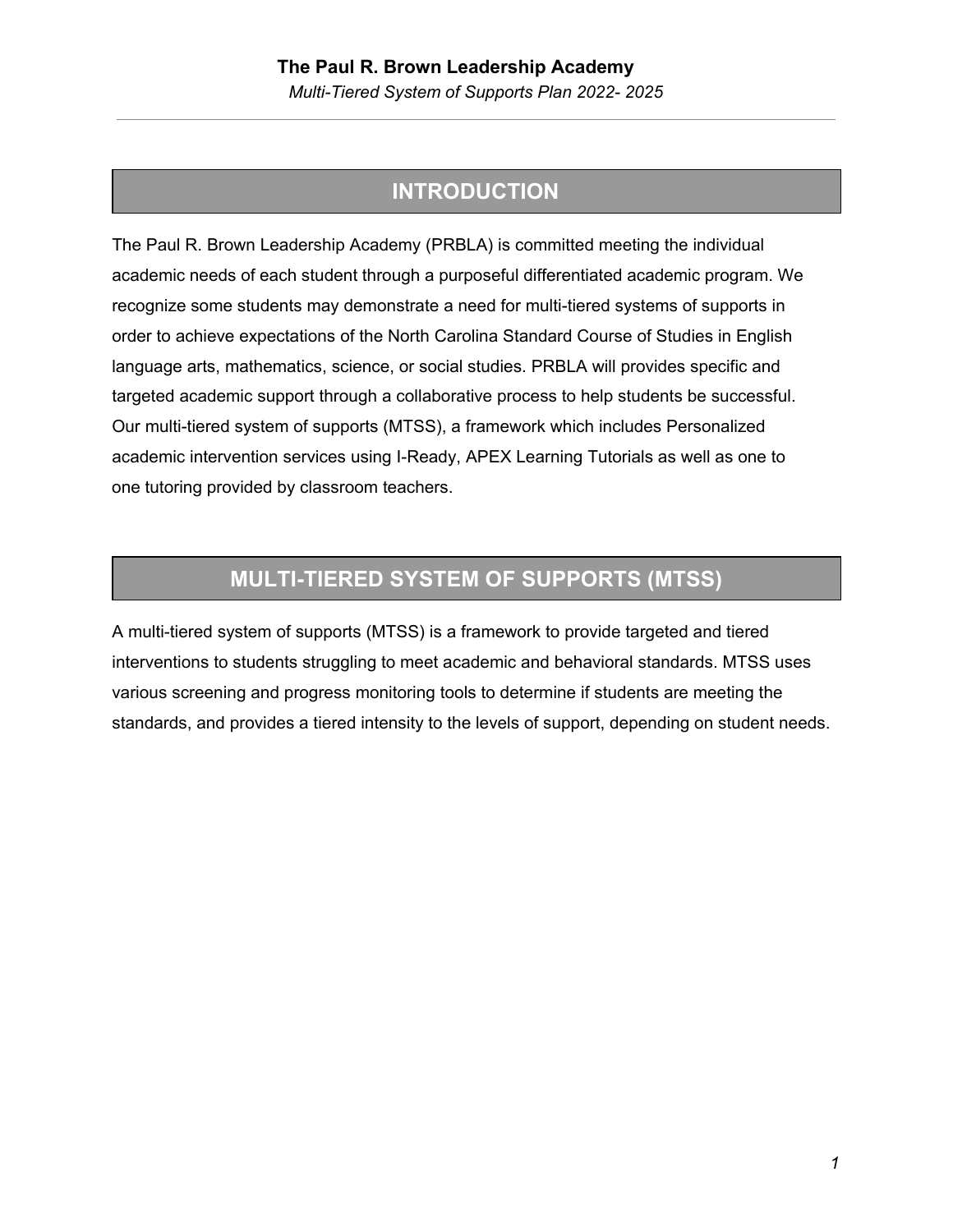## **MTSS FRAMEWORK: ACADEMIC AND BEHAVIORAL TIERS OF SUPPORT**

The left side of the MTSS framework lists the academic tiers of support, which is our RTI model. The right side of the MTSS framework lists the behavioral tiers of support, which is our PBIS model.

| <b>ACADEMICS</b><br>(RTI)                                                                                                                                                                        | <b>MULTI-TIERED SYSTEM OF</b><br><b>SUPPORTS (MTSS)</b> | <b>BEHAVIORAL</b><br>(PBIS)                                                                                                                                   |  |
|--------------------------------------------------------------------------------------------------------------------------------------------------------------------------------------------------|---------------------------------------------------------|---------------------------------------------------------------------------------------------------------------------------------------------------------------|--|
| All students receive<br>high-quality curriculum and<br>instruction in the classroom<br>through differentiation.                                                                                  | <b>TIER 1</b>                                           | All students are explicitly<br>taught positive behavioral<br>expectations. The teacher<br>uses a consistent approach<br>to classroom management.              |  |
| The school provides<br>supplemental instruction and<br>remediation of skills, with<br>progress monitoring, for<br>students not meeting the<br>academic standards.                                | <b>TIER 2</b>                                           | The school provides<br>supplemental targeted<br>behavioral skill interventions,<br>with progress monitoring,<br>often in small groups.                        |  |
| The school provides intensive<br>skill-specific interventions<br>with frequent progress<br>monitoring outside the<br>classroom setting for<br>students falling significantly<br>below standards. | <b>TIER 3</b>                                           | The school provides<br>customized interventions with<br>frequent progress monitoring<br>in collaboration with<br>administration, specialists<br>and families. |  |

## **RESPONSE TO INTERVENTION (RTI): ACADEMIC SUPPORT**

Academic support is provided through a model called response to intervention (RTI.) RTI is provided in a multi-stage model depending on the level of intensity of support needed by the student. The student's needs are determined through universal screening, interim assessments, summative assessments, and progress monitoring.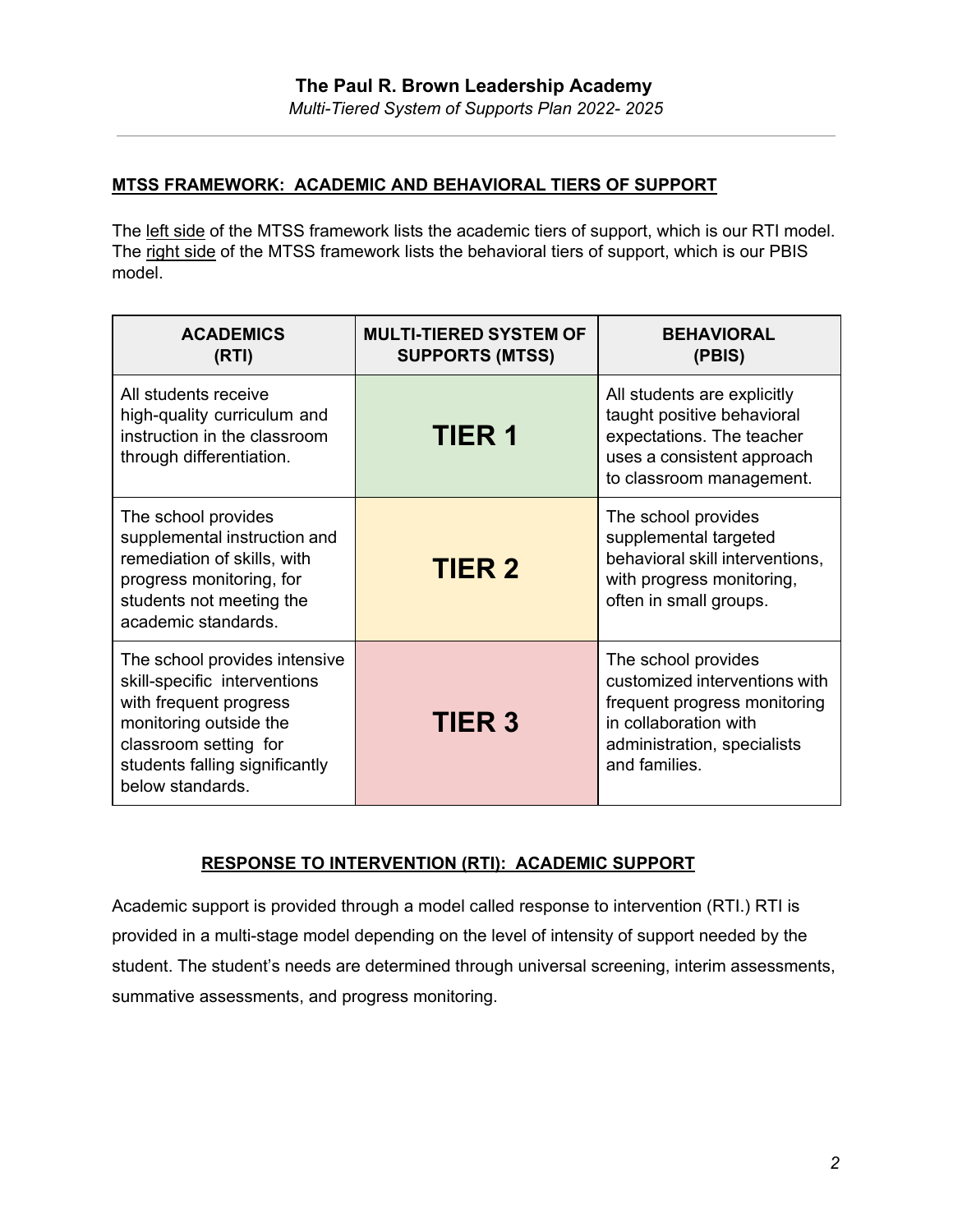## **The Paul R. Brown Leadership Academy**

*Multi-Tiered System of Supports Plan 2022- 2025*



#### **RTI IMPLEMENTATION**

The implementation of the RTI model may vary in each school building. In general, the table below shows a guideline for what RTI looks like for students within each tier.

|               | <b>INTERVENTION PROGRAM</b>                                              |                       | <b>Teacher to</b>   | <b>Teacher of</b>              |                                                                                 |
|---------------|--------------------------------------------------------------------------|-----------------------|---------------------|--------------------------------|---------------------------------------------------------------------------------|
|               | <b>Frequency</b>                                                         | <b>Session Length</b> | <b>Duration</b>     | <b>Student</b><br><b>Ratio</b> | <b>Intervention</b>                                                             |
| <b>TIER 1</b> | Differentiation and small group instruction in the classroom.            | Classroom teacher     |                     |                                |                                                                                 |
| <b>TIER 2</b> | 1 to 5 times<br>per week                                                 | 20 to 45 minutes      | $4$ to 8<br>weeks   | 1:4, 1:5 or<br>1:6             | Classroom teacher,<br>curriculum specialist,<br>or special education<br>teacher |
| <b>TIER 3</b> | 4 to 5 times<br>per week                                                 | 40 to 60 minutes      | $6$ to $8$<br>weeks | 1:1, 1:2 or<br>1:3             | Classroom teacher or<br>curriculum specialist                                   |
| <b>TIER 4</b> | Special services as determined by the committee on special<br>education. |                       |                     |                                | Special education<br>teacher                                                    |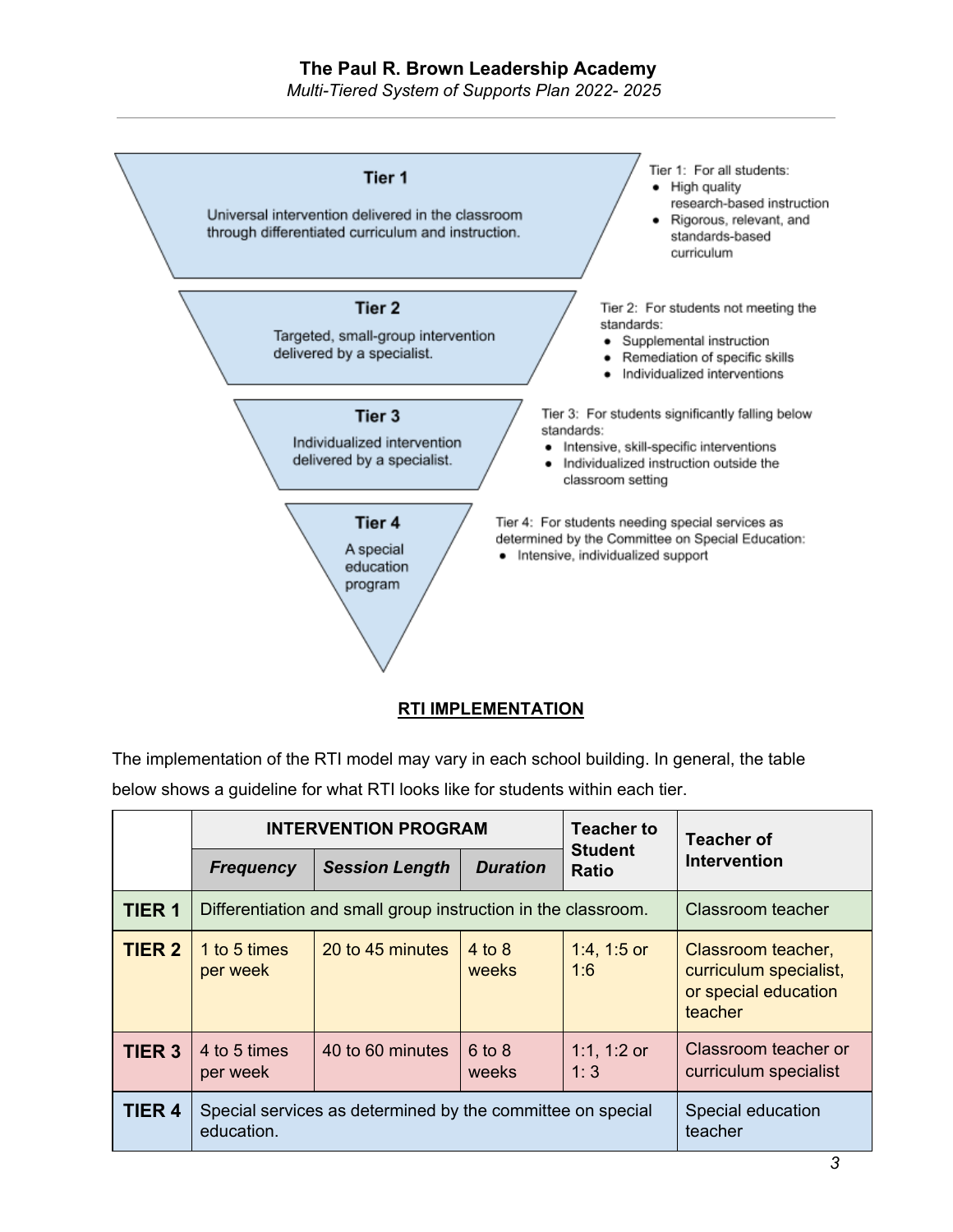*Multi-Tiered System of Supports Plan 2022- 202*5

As with academic support, the District provides a system of support for student behavior as well. The model below shows the tiered support for behaviors.



### **HIGH QUALITY CURRICULUM AND INSTRUCTION**

A key ingredient to student success is a high quality, research-based curriculum. Curriculum and programs are selected by a committee of administrators and teachers. When possible, curriculum materials are piloted and assessment data is analyzed to determine the impact on student learning. Additionally, research-based instructional techniques are utilized to support student access to the learning goals. Monitoring of student learning throughout the instructional process provides teachers with valuable information regarding student learning in order to apply appropriate interventions as needed. Various techniques are utilized to differentiate the curriculum and instructional practices to ensure that all students meet and exceed the learning goals and content standards.